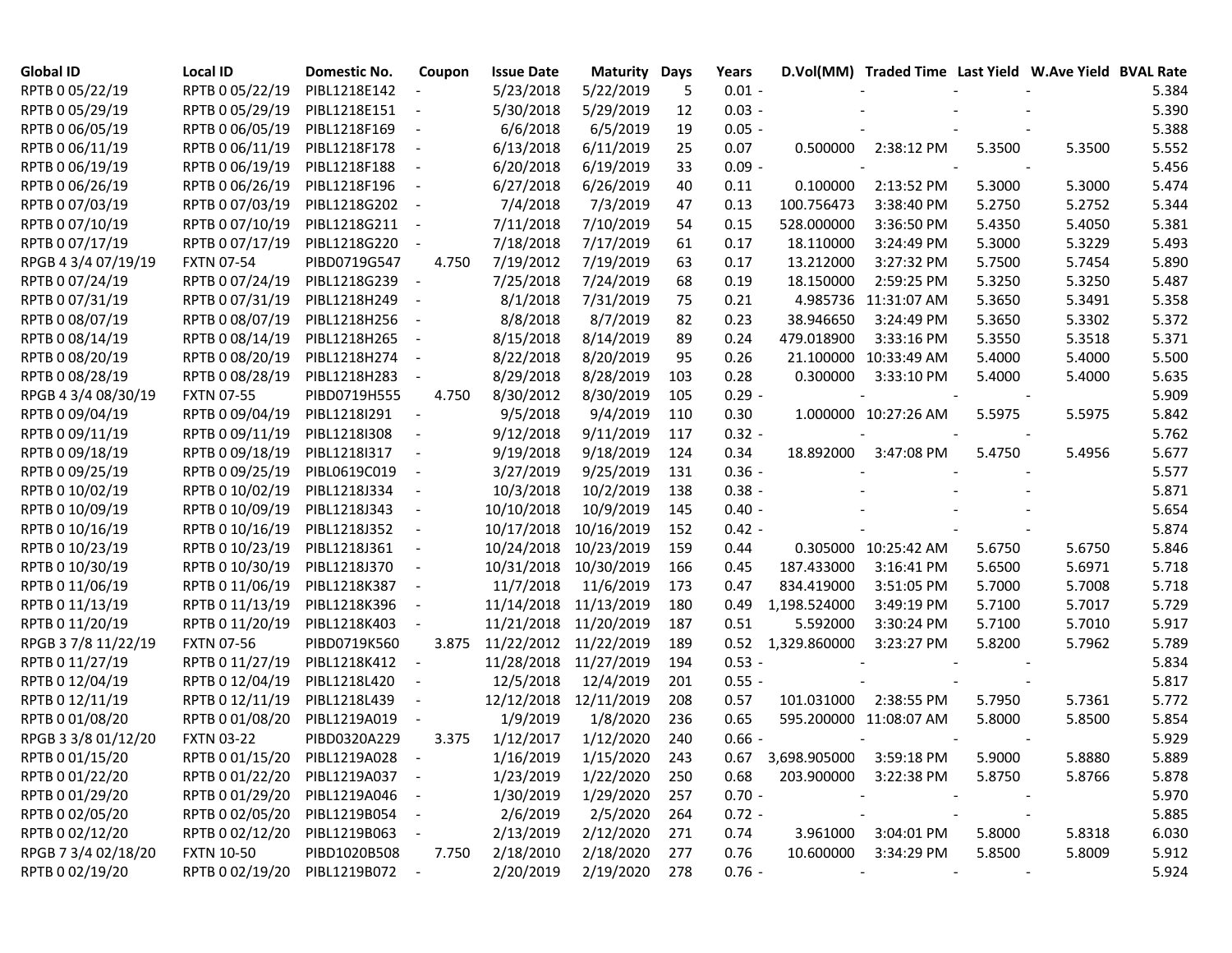| RPTB 0 03/11/20      | RPTB 0 03/11/20   | PIBL1219C106 |            | 3/13/2019  | 3/11/2020       | 299 | 0.82     | 27.336000                    | 2:53:31 PM             | 5.8850 | 5.8850 | 5.914 |
|----------------------|-------------------|--------------|------------|------------|-----------------|-----|----------|------------------------------|------------------------|--------|--------|-------|
| RPTB 0 03/18/20      | RPTB 0 03/18/20   | PIBL1219C115 | $\sim$ $-$ | 3/20/2019  | 3/18/2020       | 306 | 0.84     | 2.280000                     | 2:33:29 PM             | 5.8500 | 5.8500 | 5.972 |
| RPTB 0 03/25/20      | RPTB 0 03/25/20   | PIBL1219C124 | $\sim$     | 3/27/2019  | 3/25/2020       | 313 | 0.86     |                              | 677.252000 11:33:44 AM | 5.8500 | 5.8663 | 5.875 |
| RPTB 0 04/01/20      | RPTB 0 04/01/20   | PIBL1219D132 | $\sim$ $-$ | 4/3/2019   | 4/1/2020        | 320 | 0.88     | 12.948000                    | 3:02:02 PM             | 5.8500 | 5.8685 | 5.898 |
| RPTB 0 04/08/20      | RPTB 0 04/08/20   | PIBL1219D141 | $\sim$ $-$ | 4/10/2019  | 4/8/2020        | 327 | $0.90 -$ |                              |                        |        |        | 5.987 |
| RPGB 4 1/4 04/11/20  | RTB 03-08         | PIID0320D087 | 4.250      | 4/11/2017  | 4/11/2020       | 330 | 0.90     | 759.000000                   | 3:03:00 PM             | 5.7700 | 5.7983 | 5.808 |
| RPTB 0 04/29/20      | RPTB 0 04/29/20   | PIBL1219D178 | $\sim$ $-$ | 4/30/2019  | 4/29/2020       | 348 | 0.95     | 24.420000                    | 3:25:37 PM             | 5.8650 | 5.8463 | 5.957 |
| RPTB 0 05/06/20      | RPTB 0 05/06/20   | PIBL1219E186 |            | 5/8/2019   | 5/6/2020        | 355 | 0.97     | 14.880000                    | 3:25:20 PM             | 5.8750 | 5.8724 | 5.918 |
| RPTB 0 05/13/20      | RPTB 0 05/13/20   | PIBL1219E195 |            | 5/15/2019  | 5/13/2020       | 362 | 0.99     | 17.863240                    | 3:39:07 PM             | 5.8850 | 5.8838 | 5.932 |
| RPGB 7 1/4 08/19/20  | RTB 10-01         | PIID1020H015 | 7.250      | 8/19/2010  | 8/19/2020       | 460 | 1.26     | 2.500000                     | 3:43:27 PM             | 5.8125 | 5.8125 | 5.840 |
| RPGB 3 3/8 08/20/20  | <b>FXTN 05-73</b> | PIBD0520H735 | 3.375      | 8/20/2015  | 8/20/2020       | 461 | 1.26     | 11.500000                    | 3:59:14 PM             | 5.8500 | 5.8500 | 5.919 |
| RPGB 6 1/8 09/16/20  | <b>FXTN 10-51</b> | PIBD1020I510 | 6.125      | 9/16/2010  | 9/16/2020       | 488 | $1.34 -$ |                              |                        |        |        | 5.905 |
| RPGB 5 7/8 12/16/20  | <b>FXTN 10-52</b> | PIBD1020L525 | 5.875      | 12/16/2010 | 12/16/2020      | 579 | 1.59     | 4.600000                     | 3:38:48 PM             | 5.8375 | 5.8375 | 5.725 |
| RPGB 4 1/4 01/25/21  | <b>FXTN 03-23</b> | PIBD0321A236 | 4.250      | 1/25/2018  | 1/25/2021       | 619 | $1.70 -$ |                              |                        |        |        | 5.874 |
| RPGB 7 3/8 03/03/21  | RTB 10-02         | PIID1021C027 | 7.375      | 3/3/2011   | 3/3/2021        | 656 | $1.80 -$ |                              |                        |        |        | 5.816 |
| RPGB 3 1/2 03/20/21  | <b>FXTN 07-57</b> | PIBD0721C574 | 3.500      | 3/20/2014  | 3/20/2021       | 673 | 1.84     | 1,005.000000                 | 3:19:09 PM             | 5.7800 | 5.7800 | 5.784 |
| RPGB 6 1/2 04/28/21  | <b>FXTN 10-53</b> | PIBD1021D531 | 6.500      | 4/28/2011  | 4/28/2021       | 712 | $1.95 -$ |                              |                        |        |        | 5.850 |
| RPGB 4 7/8 06/13/21  | RTB 03-09         | PIID0321F092 | 4.875      | 6/13/2018  | 6/13/2021       | 758 | 2.08     | 19.470000                    | 3:53:27 PM             | 5.8000 | 5.7472 | 5.839 |
| RPGB 5 3/4 10/20/21  | RTB 10-03         | PIID1021J039 | 5.750      | 10/20/2011 | 10/20/2021      | 887 | 2.43     |                              | 0.100000 11:06:53 AM   | 5.6750 | 5.6750 | 5.946 |
| RPGB 5 3/4 11/24/21  | <b>FXTN 10-55</b> | PIBD1021K551 | 5.750      | 11/24/2011 | 11/24/2021      | 922 | $2.52 -$ |                              |                        |        |        | 5.725 |
| RPGB 63/801/19/22    | <b>FXTN 10-54</b> | PIBD1022G545 | 6.375      | 7/19/2011  | 1/19/2022       | 978 | 2.68     | 3.000000                     | 3:44:23 PM             | 5.7500 | 5.7500 | 5.707 |
| RPGB 4 01/26/22      | <b>FXTN 05-74</b> | PIBD0522A747 | 4.000      | 1/26/2017  | 1/26/2022       | 985 | 2.70     |                              | 10.000000 10:11:10 AM  | 5.7175 | 5.7175 | 5.708 |
| RPGB 15 03/14/22     | <b>FXTN 20-02</b> | PIBD2022C021 | 15.000     | 3/14/2002  | 3/14/2022 1032  |     | $2.83 -$ |                              |                        |        |        | 5.668 |
| RPGB 4 7/8 08/02/22  | <b>FXTN 10-56</b> | PIBD1022H562 | 4.875      | 8/2/2012   | 8/2/2022 1173   |     | $3.21 -$ |                              |                        |        |        | 5.951 |
| RPGB 4 3/4 09/13/22  | <b>FXTN 10-57</b> | PIBD1022I570 | 4.750      | 9/13/2012  | 9/13/2022 1215  |     | $3.33 -$ |                              |                        |        |        | 5.875 |
| RPGB 12 3/4 10/17/22 | <b>FXTN 20-03</b> | PIBD2022J033 | 12.750     | 10/17/2002 | 10/17/2022 1249 |     | $3.42 -$ |                              |                        |        |        | 5.796 |
| RPGB 4 5/8 12/04/22  | RTB 05-11         | PIID0522L114 | 4.625      | 12/4/2017  | 12/4/2022 1297  |     | 3.55     | 192.130000                   | 3:42:44 PM             | 5.7450 | 5.7311 | 5.713 |
| RPGB 4 12/06/22      | <b>FXTN 10-58</b> | PIBD1022L585 | 4.000      | 12/6/2012  | 12/6/2022 1299  |     | $3.56 -$ |                              |                        |        |        | 5.860 |
| RPGB 13 02/20/23     | <b>FXTN 20-04</b> | PIBD2023B048 | 13.000     | 2/20/2003  | 2/20/2023 1375  |     | $3.77 -$ |                              |                        |        |        | 5.908 |
| RPGB 5 1/2 03/08/23  | <b>FXTN 05-75</b> | PIBD0523C752 | 5.500      | 3/8/2018   | 3/8/2023 1391   |     | 3.81     | 861.700000                   | 3:56:37 PM             | 5.8198 | 5.7985 | 5.818 |
| RPGB 3 1/2 04/21/23  | <b>FXTN 07-58</b> | PIBD0723D588 | 3.500      | 4/21/2016  | 4/21/2023 1435  |     | 3.93     |                              | 409.000000 11:07:16 AM | 5.6750 | 5.6918 | 5.704 |
| RPGB 11 7/8 05/29/23 | <b>FXTN 20-05</b> | PIBD2023E054 | 11.875     | 5/29/2003  | 5/29/2023 1473  |     | $4.03 -$ |                              |                        |        |        | 5.906 |
| RPGB 3 1/4 08/15/23  | RTB 10-04         | PIID1023H046 | 3.250      | 8/15/2013  | 8/15/2023 1551  |     | 4.25     | 7.000000                     | 2:54:53 PM             | 5.7500 | 5.7643 | 5.790 |
| RPGB 11 3/8 10/23/23 | <b>FXTN 20-06</b> | PIBD2023J068 | 11.375     | 10/23/2003 | 10/23/2023 1620 |     | $4.44 -$ |                              |                        |        |        | 5.778 |
| RPGB 6 1/4 03/12/24  | RTB 05-12         | PIID0524C129 | 6.250      | 3/12/2019  | 3/12/2024 1761  |     | 4.82     | 8,055.150000                 | 3:58:40 PM             | 5.7150 | 5.6996 | 5.715 |
| RPGB 4 1/2 04/20/24  | <b>FXTN 07-59</b> | PIBD0724D595 | 4.500      | 4/20/2017  | 4/20/2024 1800  |     | 4.93     |                              | 5.000000 10:17:40 AM   | 5.8000 | 5.8000 | 5.767 |
| RPGB 12 3/8 06/03/24 | <b>FXTN 20-07</b> | PIBD2024F075 | 12.375     | 6/3/2004   | 6/3/2024 1844   |     | $5.05 -$ |                              |                        |        |        | 5.699 |
| RPGB 12 7/8 08/05/24 | <b>FXTN 20-08</b> | PIBD2024H086 | 12.875     | 8/5/2004   | 8/5/2024 1907   |     | $5.22 -$ |                              |                        |        |        | 5.779 |
| RPGB 4 1/8 08/20/24  | <b>FXTN 10-59</b> | PIBD1024H595 | 4.125      | 8/20/2014  | 8/20/2024 1922  |     | $5.26 -$ |                              |                        |        |        | 5.741 |
| RPGB 13 3/4 11/11/24 | <b>FXTN 20-09</b> | PIBD2024K091 | 13.750     | 11/11/2004 | 11/11/2024 2005 |     | $5.49 -$ |                              |                        |        |        | 5.775 |
| RPGB 5 3/4 04/12/25  | <b>FXTN 07-61</b> | PIBD0725D618 | 5.750      | 4/12/2018  | 4/12/2025 2157  |     |          | 5.91 2,190.194000 3:57:23 PM |                        | 5.7550 | 5.7461 | 5.750 |
| RPGB 12 1/8 04/14/25 | <b>FXTN 20-10</b> | PIBD2025D103 | 12.125     | 4/14/2005  | 4/14/2025 2159  |     | $5.91 -$ |                              |                        |        |        | 5.747 |
| RPGB 3 5/8 09/09/25  | <b>FXTN 10-60</b> | PIBD1025I608 | 3.625      | 9/9/2015   | 9/9/2025 2307   |     | 6.32     |                              | 202.000000 3:59:31 PM  | 5.8000 | 5.7556 | 5.748 |
|                      |                   |              |            |            |                 |     |          |                              |                        |        |        |       |